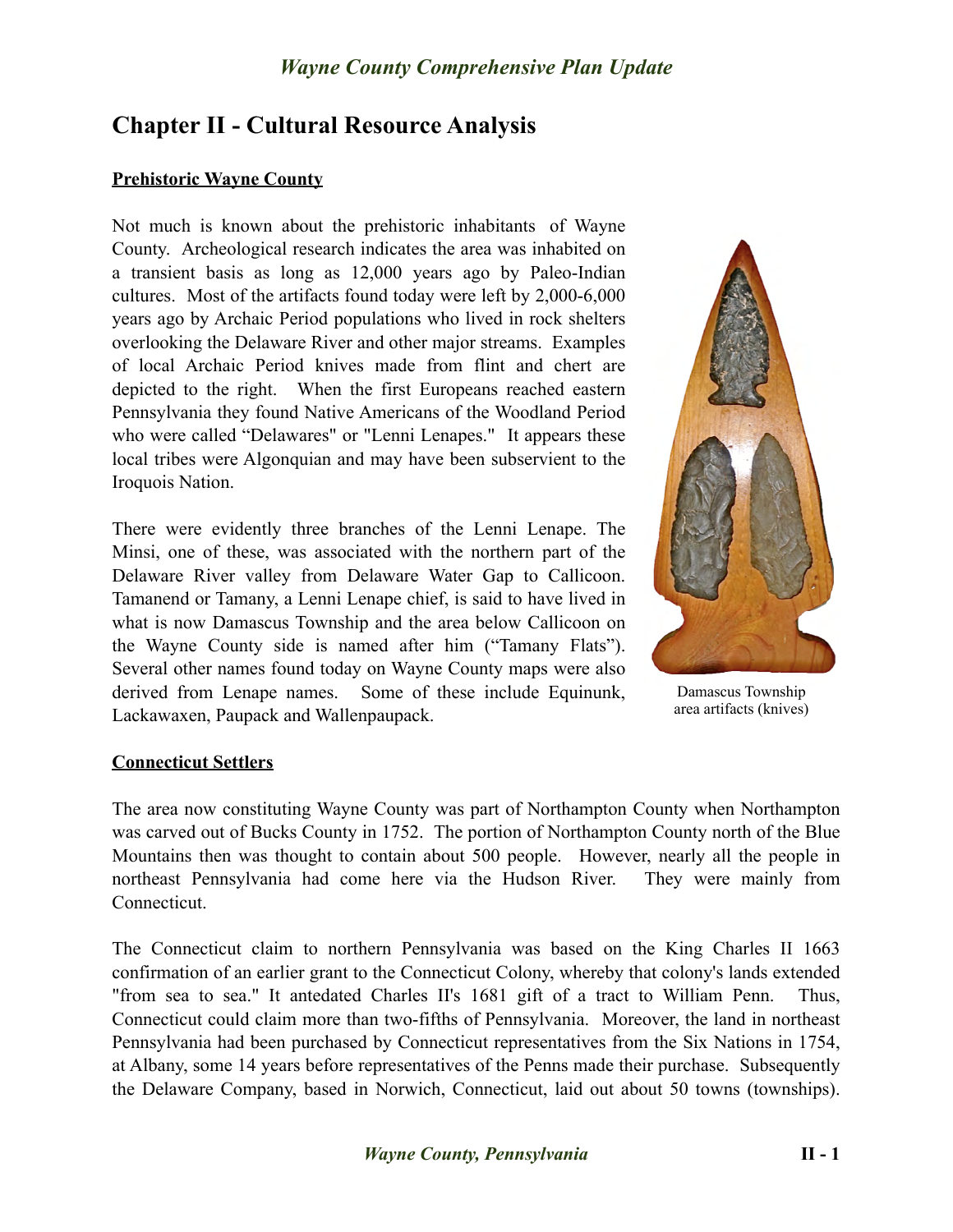Town meetings of the New England type began to be held in the Cushetunk settlement, centered on present Milanville in 1761. There were about 30 log houses and a blockhouse. A second Connecticut settlement, surveyed in 1751, was made in what is now Paupack Township. This also was governed under Connecticut law from 1774 on.

The Connecticut settlers in northeast Pennsylvania were living on a frontier, serving as a kind of picket line for the more settled regions to their south and east. Meanwhile, the Penns were busy creating 13 or 14 "manors" in the future Wayne County, having them surveyed between 1748 and



Cushetunk official Pennsylvania State marker on River Road in Milanville

1769. The Penn family created several manors with names such as "Damascus Manor" and "Pleasant Garden." The manors were lands set apart as the private property of the Penn brothers.

#### **The Philadelphia Landholders**

Through Congressional action, a board of commissioners met at Trenton in 1782 and decided the William Penn family owned northeastern Pennsylvania, the northern border of which is marked by the monument pictured to the right (found along the West Branch of the Delaware River just above Balls Eddy). It also marks the northern border of Wayne County. The reverse side of the monument, identifies it as the boundary of New York State.

Some 150 Connecticut families were evicted from the Wyoming Valley and many of their dwellings were destroyed in what is known as the Wyoming Massacre. Speculators, mainly in Philadelphia, purchased warrants on the Penn lands in northeastern Pennsylvania. Few of them ever saw the land. Jason Torrey helped to mediate between the claims in 1803. The largest landholders were Quakers.

Outstanding among the large landholders was Samuel Meredith, who had bought some 50,000 acres here between 1790 and 1796. Meredith's Belmont Manor (Mount Pleasant Township) comprised some 26,000 acres.

Another large landholder was Henry Drinker, a Philadelphia

Quaker merchant. His partner, Samuel Preston, founded the Stockport settlement (now largely a ghost town), which eventually contained a large grist mill, saw mill, mansion, church and scow (for transport across the Delaware River) among other structures. Preston was later



Pennsylvania and New York State boundary marker on Penn York Road in Scott Township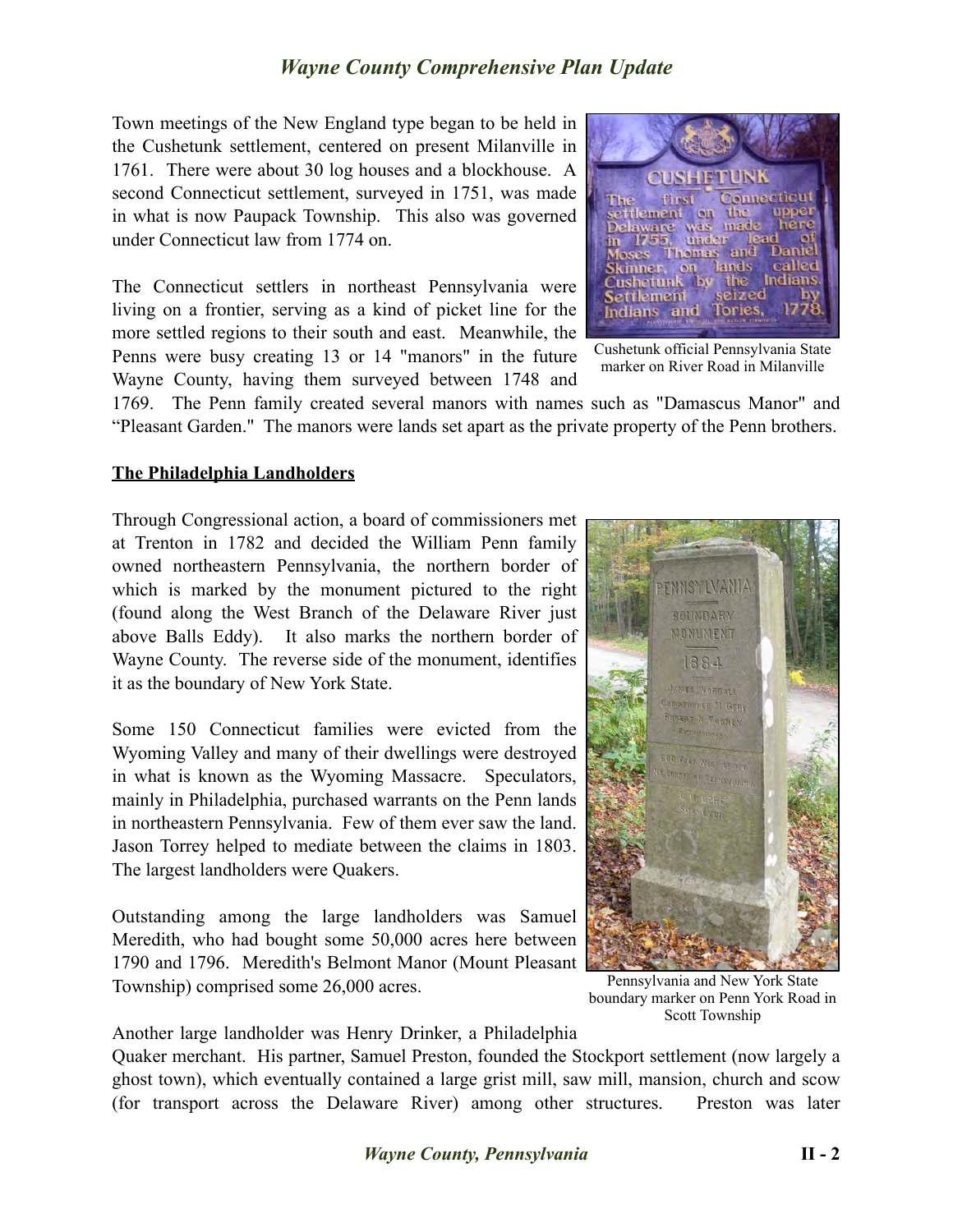commissioned as Wayne County's first associate justice. He is buried in the Stockport Cemetery along the Delaware River. Preston Township was named for Samuel Preston.

### **Early Wayne County**

Wayne County was created from Northampton County in 1798 and named after General Anthony Wayne. Six townships were created: Buckingham, Canaan, Damascus, Lackawaxen, Mount Pleasant and Palmyra. The county then probably contained around 800 people, scattered over a large area of rough country, with few roads and limited tillable land. Around this time County officials disbursed \$75.65 in bounties for the scalps of wolves.

Henry Drinker offered 1,000 acres of the 10,000 he owned between the Dyberry River



Portion of northern Wayne County warranty map

and the West Branch of the Lackawaxen to the fledging county. Part of this gift became the Borough of Bethany. Jason Torrey laid out the town. It became the county seat in 1805. An 1823 contract between Wayne County and "Manning and Torrey" yielded construction of a fireproof brick County building on the public square. It is now the Bethany Public Library.

More public money was going out than was coming in as taxes. Therefore, in 1800, one of the county commissioners spent three months in Philadelphia, advertising that he was there to receive taxes on unsold lands. From 1807 to 1809, the county sheriff sold the remaining lands of the speculators.

The Torrey map of 1814 shows four communities: Milford, Bethany, Damascus and Shieldsboro. However, Pike County and the northern part of Monroe were split off from Wayne County that year. Most of Lackawaxen Township became part of Pike. Wayne was reduced to its current size, inhabited by about 4,000 people. Local histories indicate arrangements were made behind the scenes in 1840-41 to move the county seat to Honesdale through an act of the Pennsylvania legislature. The D & H Canal Company and Torrey estate jointly gave a plot east of Honesdale's Public Square for the courthouse site. The new courthouse was too small and in 1876, construction began on a new brick building. A "courthouse war" of public opinion resulted. The building was modified to reduce its controversial cost and not completed until 1880.

### **Farming**

Some early visitors to northeast Pennsylvania were like Connecticut schoolteacher Denman Coe. He came in to what is now Newfoundland about 1794 and built a log cabin. He hunted and trapped. Every year, he carried \$200 to \$300 of furs back to Connecticut on his back. A major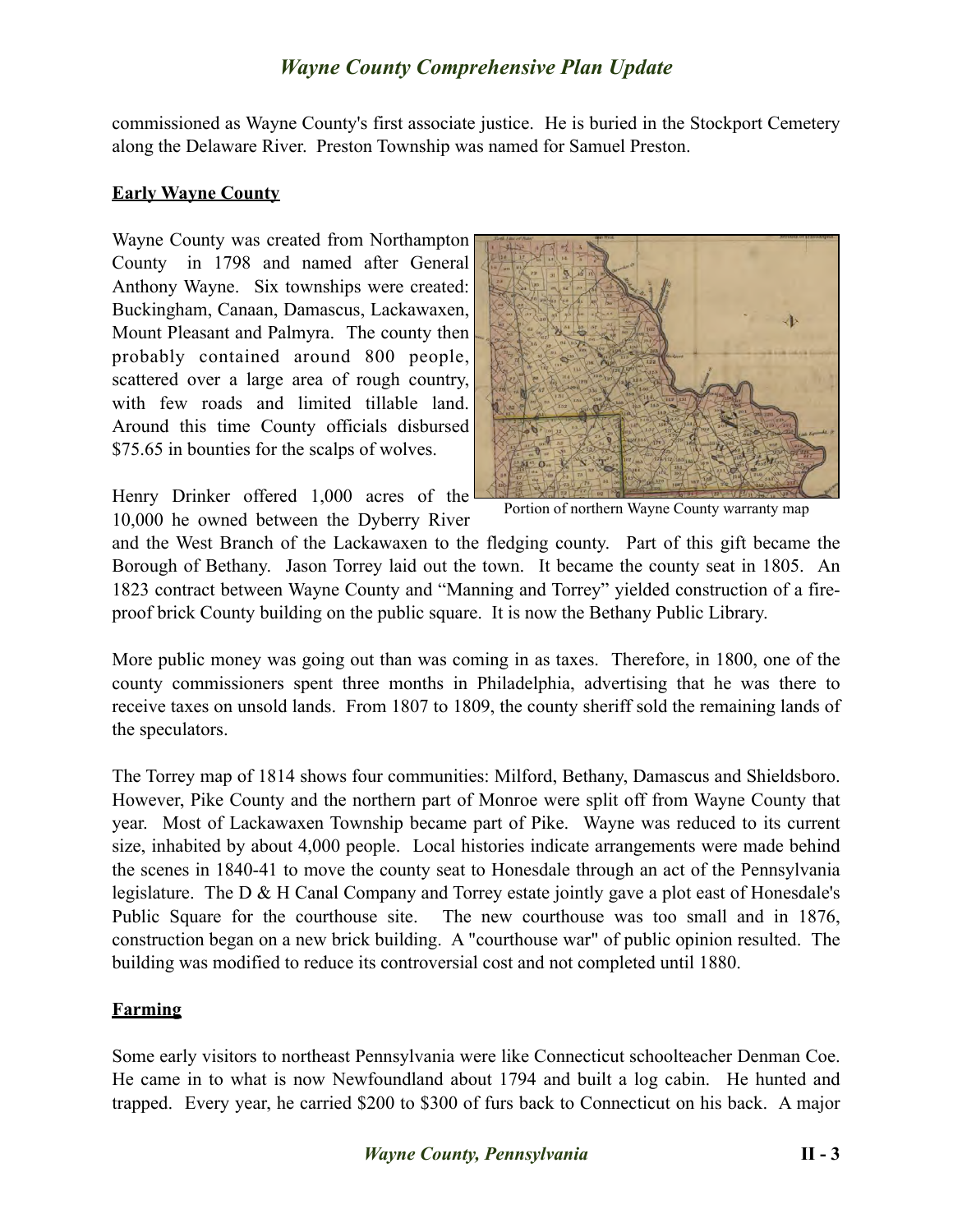crop for early farmers was wheat. A 1791 settler in Pleasant Mount, for example, is recorded as having cleared and sowed 14 acres of wheat. The general pattern was to buy a tract of land, lumber off part of it and sell that part for farming. Then the owner would lumber off another tract and sell it off. Large timber tracts were often divided into small farms in the mid-19th century.

Farming was a subsistence operation in these early years. Wayne County's was largely a barter economy. Butter and eggs could be exchanged for necessities with local merchants. Pork and beef were marketed as salted meat. Cloth and yarn were made in the farmhouse from homegrown wool. Each Fall, farmers in Sterling township peddled their provender in Scranton. They would load their wagons the day before, then arise long before daylight, drive a team and wagon, sometimes in freezing cold weather, sell their produce, do a little trading, and drive home by midnight. This activity was common until the mid-20th century although there were variations on the techniques used.

Milk was processed into butter at local creameries and shipped to New York City on daily trains around 1898. Many farmers joined the Dairymen's League in the early 1920s. The 1930s depression, however, had a deep impact. Since 1940, many small farms have been abandoned or consolidated into larger farms.

All the creameries have closed, and railroad shipments no longer exist. Milk is instead now hauled directly to metropolitan processing plants by large tank trucks. Wayne County was also a major producer of eggs in the early part of the 20th century. Indeed, in 1966, Wayne ranked first in Pennsylvania in the value of its poultry. There were about 150 poultry farms. This industry has rapidly declined since then and is now of little significance.

### **Ice Harvesting**

Before mechanical refrigeration was introduced around 1938, the ice on many ponds was cut into cakes and stored in specially built structures. The work of filling the local ice houses with a year's supply of ice provided several days of employment for all available men each winter. Ice was cut by large hand saws; later by gasoline-powered saws. It was transported by sleighs, wagons, and, then, by truck. It was shipped by train to the city.



Clearing of snow, a part of the ice harvesting process

On the Lake Henry shore, the ice houses were reached by a special railway branch line. During the summer when ice usage peaked, up to 150 boxcar loads of ice per day shipped out of the Tobyhanna, Gouldsboro and Klondike (near Gouldsboro) plants in southern Wayne County and nearby.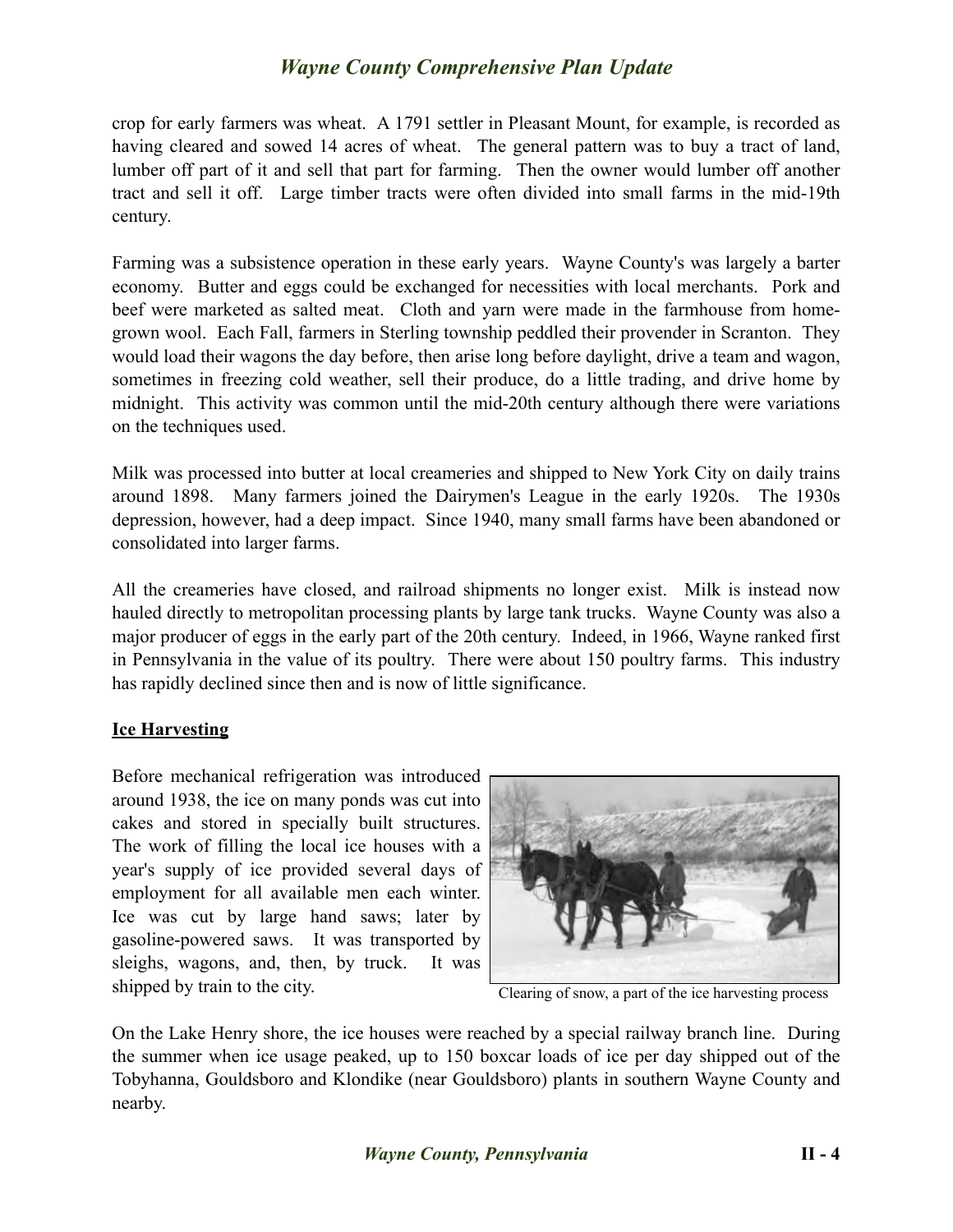#### **Lumbering**

Wayne County's trees were its major source of income for many decades and continue to be very valuable. Most of the County was known as the "Beech Woods." Cherry, white pine, basswood,

black ash, white ash, maple, beech and hemlock were present in quantity, but beech was the most abundant. There were many large elm trees. Saw mills were also abundant. Huntington Collins, for instance, was said to have built 200 saw mills during his lifetime. Until late in the 19th century, saw mills were water-powered (like Hill's Mill in Duck Harbor, pictured to the right) as were the grist mills. There were some 50 steam-powered saw mills in the County in 1870. Some 90% of the logs harvested were hemlock then.

Lumbering was an almost universal occupation in the 1860's. Aside from those engaged full time in lumbering, most farmers spent the winter months in the woods, getting out lumber or bark, or both. Some of the lumber went into canal barges. *Mathews' History of Wayne, Pike and Monroe Counties* says some 3,000 boats were built for the D & H Canal, the lumber for which was largely taken from Wayne and Pike counties. As the best lumber was exhausted,



Hill's Mill - National Register site

tanneries sprang up on all sides. Wayne County was the greatest production center for tanned leather in the U.S. in 1862. Some of the largest factories were those operated by Coe Young at Tanners Falls; Pratt and Alden at Aldenville; Stone and Drake at Beech Pond; Wefferling & Brunig at Carley Brook; Foster at Seelyville; Morse at Ledgedale; Strong at Starrucca; Holbert at Equinunk; Robertson at Middle Valley; Hoyt Bros. at Lake Como, and Beach at Milanville.

Because hides could be transported more cheaply than bark, they were brought to Honesdale over the D & H Canal, then transported overland to tanneries. Some operations were very large, even by modern standards. The tannery at Starrucca reported a business of \$210,310 in 1869; the third largest such enterprise in Wayne County. Some of the hides came from South America.

#### **Acid Factories**

The hemlock bark was practically exhausted by 1870 and the tanneries were mostly converted to acid factories. The acid factories used any size of hardwood in 4 foot lengths. Farmers got their fields cleared and made a living from the sale of 4-foot wood for the acid factories. The first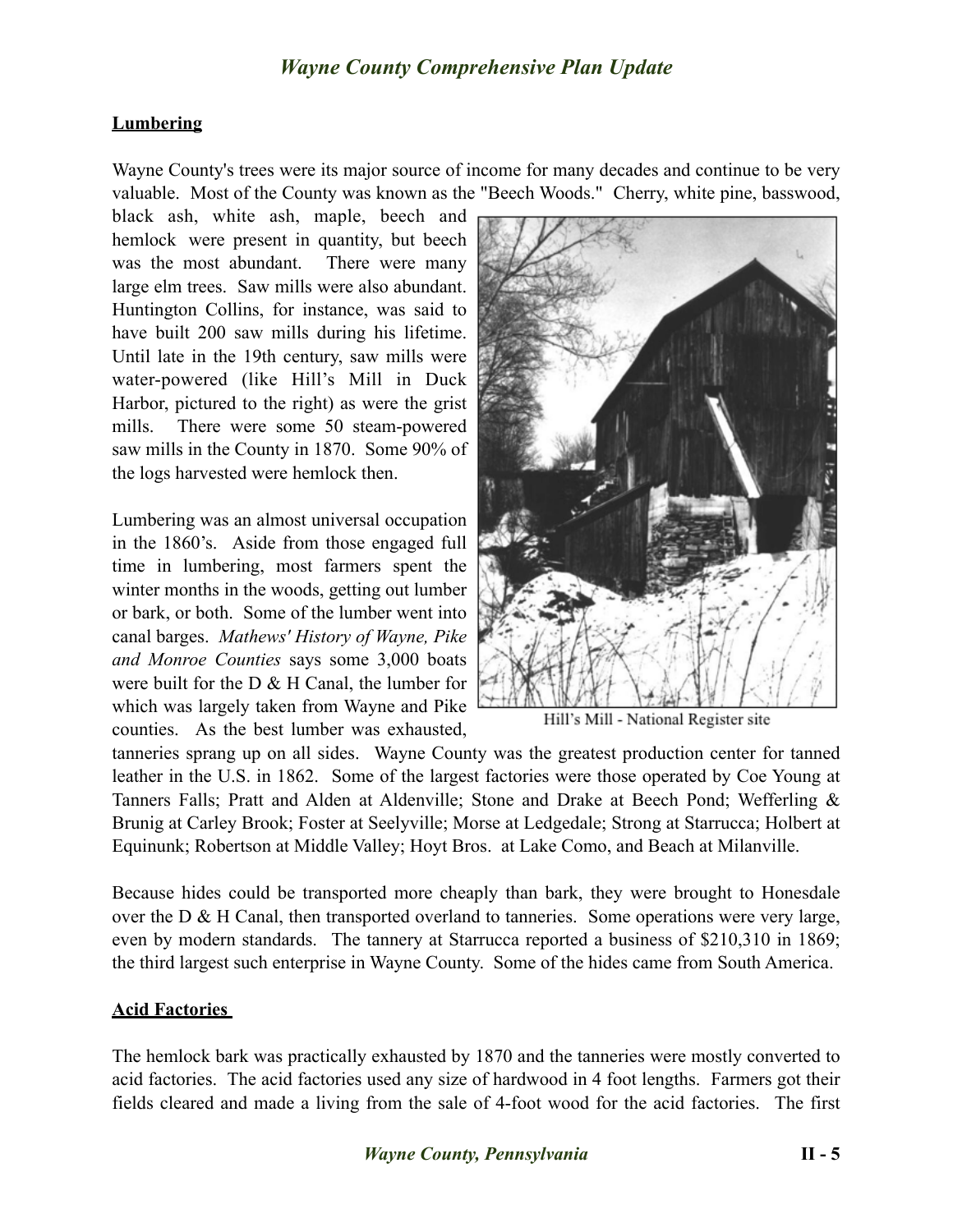Wayne County factory for making acetate of lime, crude wood spirits and charcoal was built in Starrucca in 1876 for the Starrucca Chemical Company. Some 800 acres of timber were purchased to keep it supplied.

There were two other acid factories in that area by 1882. They burned beech, birch, maple, and cherry. The Starrucca Chemical Company ceased operations in 1924. When the acid factories closed down in the early 1920's, a new industry was developed - making railroad ties, mine ties and props and lagging for mine ceilings. These required some saw mill work.

### **Rafting**

Rafting on the Delaware is thought to have begun in 1764 when Daniel Skinner made and ran his first raft. Logs were rolled down to the river, or slid down, using a trench called a "runway." The masts of the USS Constitution, built in 1797, are thought to have come from an area between Mast Hope and Narrowsburg. Rafting to Philadelphia probably reached its peak in the 1830's. The Delaware was sometimes filled with hundreds of rafts. By 1903, the timber was almost gone. It is said that the last commercial raft on the river left from Stockport in 1922.

### **Turnpikes & Droving**

The Cochecton-Great Bend Turnpike was finished in 1811. Shares of stock were sold at \$50. It was an important link between Newburgh and western New York State. For many years , there was a daily stage and mail delivery on it. Large droves of cattle and sheep were driven over the Cochecton-Great Bend Turnpike to markets in the east. The drovers from New York State used the North and South Road (the Belmont-Easton Turnpike) to herd their flocks of cattle, sheep and geese to the market. Along the road, there were pens to put the animals into at night. The road ran from upper New York State to Easton. From there, one could go to Philadelphia.

Most of the work on the Milford-Owego Turnpike was done by the people who lived along it. Once the trees had been cut down, their stumps had to be grubbed out. There were eight toll gates on the Milford-Owego Turnpike. Gatekeepers received a 10% commission. The gate near Waymart was one of the most profitable, collecting around \$1,000 in 1830. Stage travel on the turnpikes reached its zenith about 1836. Canals and railroads carried freight and passengers at a fraction of the cost and led to a drop in use of the turnpikes after that. They later became part of the public highway system.

Nevertheless, large droves of cattle, sheep and hogs were driven over the Milford-Owego Turnpike long after the railroads had taken the passenger, mail and freight business. These droves were often over one mile long and contained hundreds of head of cattle. The complementary turnpike from Salem to Cherry Ridge (now Route 191) was completed in 1845, reducing the travel time to Honesdale by more than half. It ran through what was almost an unbroken forest. The turnpike era came to a close in the 1860's reflecting one of several major transportation impacts on the County.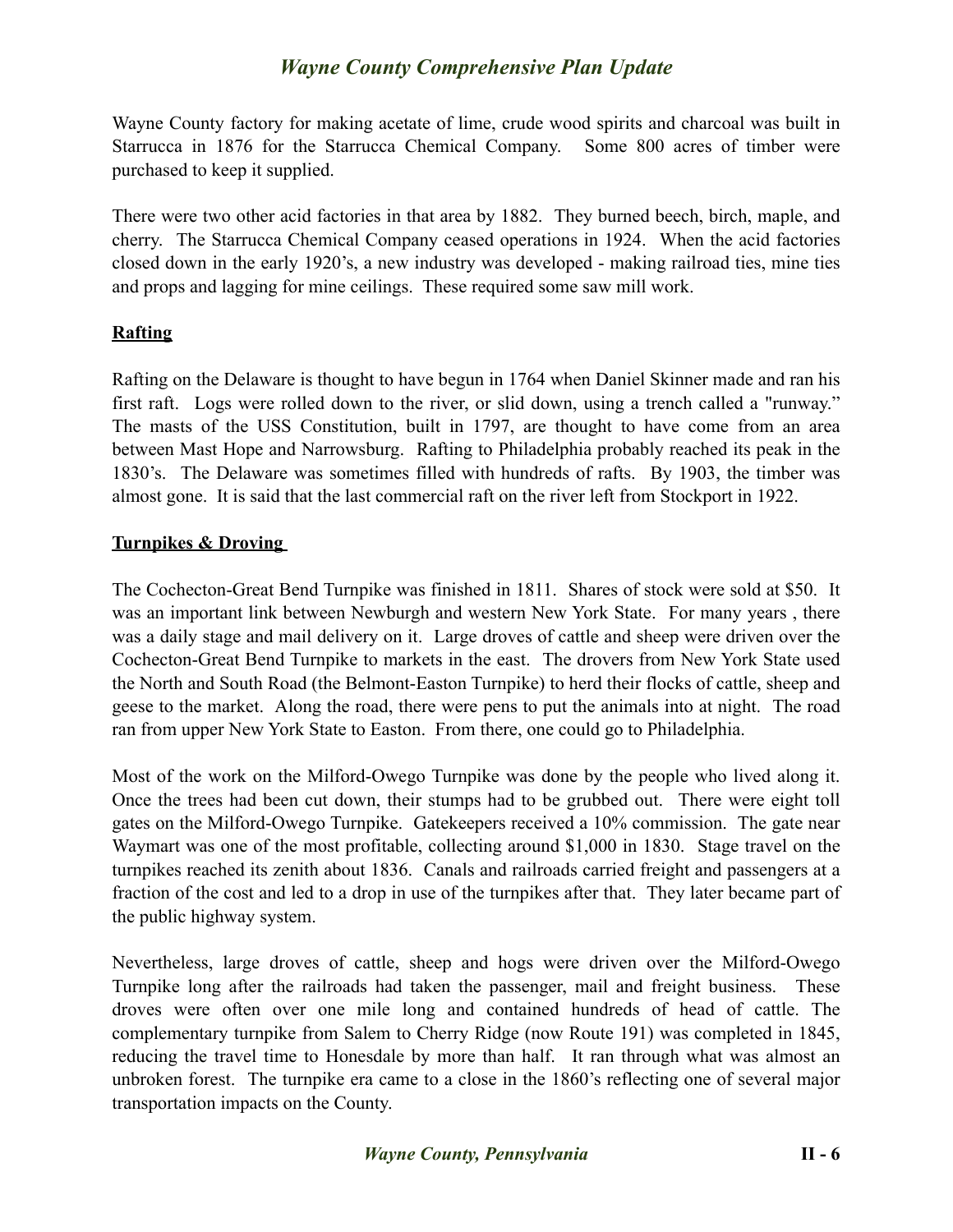#### **A County of Small Communities**

Pleasant Mount was one of the larger villages of early Wayne County. It was a stopover on an important turnpike. There was manufacturing, as well as storekeeping. There were, in and around Pleasant Mount about 1830 the following: a wool factory, a saw mill, a grist mill, a tannery, a shoemaker, a wagon factory, an axe handle and bedspring factory, a furniture shop, a blacksmith shop, livery stables, grocery stores, a tin shop, a drug store, hotels, a meat market, an ice cream parlor, a doctor, a dentist, an undertaker, a harness shop and a millinery shop. There were also three churches and an academy.

Another of the larger communities was Seelyville. James Birdsall came to Seely's Mills (a.k.a. Seelyville) in 1846 to construct a woolen mill. The falls there already supplied power for a grist mill, a saw mill, a blacksmith shop, a stick and sash factory, a tannery, two foundries and a handle shop. Most of the villages, however, consisted of a schoolhouse, a church, a mill, a blacksmith shop, a store with a post office, and some houses. There were some 60 villages in the 19th century. Some place names - such as Atco - are still in use. Throughout the County, the general store was a common sight. Some 47 or 48 general stores were functioning in the 1940s. Few of these still exist.

#### **The County Center**

The central part of Wayne County contains five of its six boroughs; Waymart, Prompton, Bethany, Honesdale and Hawley. All but Bethany were created to serve the coal industry. The panoramic illustration of Honesdale found below, depicts the canal, railroad and coal piles that defined this community's early character, built on foundations of coal and transportation.



**[Panoramic image of Honesdale in 1890 from Library of Congress Collection](http://memory.loc.gov/cgi-bin/map_item.pl?data=/home/www/data/gmd/gmd382/g3824/g3824h/pm007900.jp2&style=gmd&itemLink=D?gmd:1:./temp/~ammem_8JPU::@@@mdb=mcc,gottscho,detr,nfor,wpa,aap,cwar,bbpix,cowellbib,calbkbib,consrvbib,bdsbib,dag,fsaall,gmd,pan,vv,presp,varstg,suffrg,nawbib,horyd,wtc,toddbib,mgw,ncr,ngp,musdibib,hlaw,papr,lhbumbib,rbpebib,lbcoll,alad,hh,aaodyssey,magbell,bbcards,dcm,raelbib,runyon,dukesm,lomaxbib,mtj,gottlieb,aep,qlt,coolbib,fpnas,aasm,denn,relpet,amss,aaeo,mff,afc911bib,mjm,mnwp,rbcmillerbib,molden,ww2map,mfdipbib,afcnyebib,klpmap,hawp,omhbib,rbaapcbib,mal,ncpsbib,ncpm,lhbprbib,ftvbib,afcreed,aipn,cwband,flwpabib,wpapos,cmns,psbib,pin,coplandbib,cola,tccc,curt,mharendt,lhbcbbib,eaa,haybib,mesnbib,fine,cwnyhs,svybib,mmorse,afcwwgbib,mymhiwebib,uncall,afcwip,mtaft,manz,llstbib,fawbib,berl,fmuever,cdn,upboverbib,mussm,cic,afcpearl,awh,awhbib,sgp,wright,lhbtnbib,afcesnbib,hurstonbib,mreynoldsbib,spaldingbib,sgproto,scsmbib&title=Honesdale,%2520Pennsylvania%25201890.%2520Drawn%2520by%2520T.%2520M.%2520Fowler.%2520A.%2520E.%2520Downs,%2520lith.)**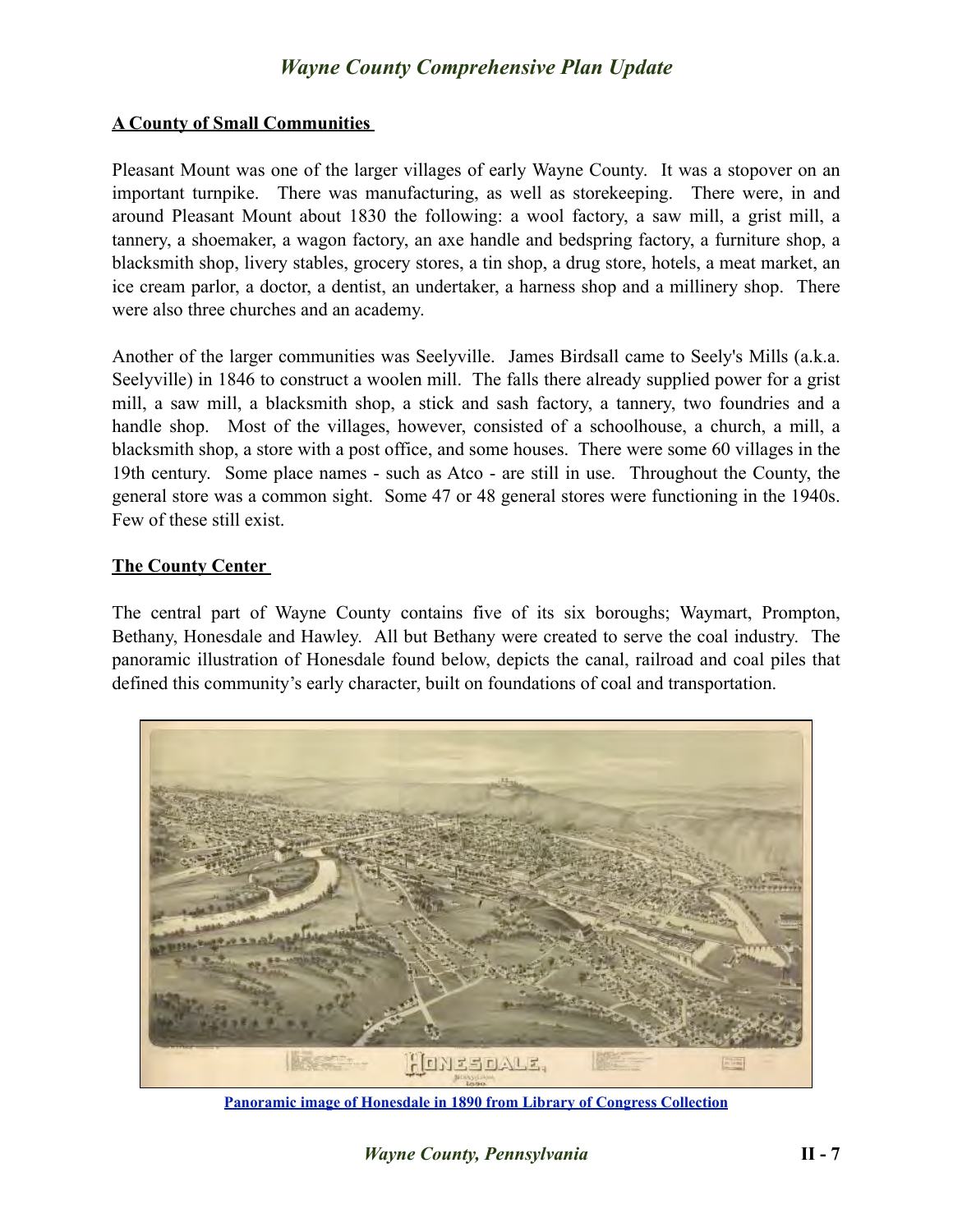Early manufacturing operations in Honesdale included shoemaking. There were 17 boot and shoemakers there in 1861. The firm of Durland-Thompson produced some 720 pairs of shoes per day. This company was followed by Honesdale Union Stamp Shoe Company and Banner Slipper Textile Manufacture.

The Birdsall mill in Seelyville employed 10 men in 1852 and could process five tons of wool per year that came in on farmers' wagons. Blankets were the main product after the Civil War and, by 1879, production increased to some 50 tons per year. The factory didn't close until 1957. There were also a number of other silk and knitting mills in Hawley, White Mills and Honesdale. Outstanding among them were the Belmont plant in Hawley, Sherman Underwear and Amber Lingerie, the Florence Silk Mill, American Knitting, Branley Knitting (known for its sweaters) and Katz Underwear. Katz Underwear began in 1899 and had 500 employees by 1937. In the 1960s, it was the largest employer in the county.

Another prominent industry in the center of Wayne County was glassmaking. There was a glass works in Dyberry Township in 1820 making, primarily, window panes, but also hollow glassware. Later, there was a considerably larger such operation in Tracyville on Carley Brook. But the main product for which the County was known was cut glass. The famous Dorflinger glass was made in White Mills. This manufacturing operation began in 1865 and was enlarged into a kind of empire, including a hotel-like Dorflinger family dwelling, the "St. Charles" and 75 cottages for the employees. The Dorflinger factory also furnished blanks for some 22 glass cutting shops in Wayne County. It reached its peak about 1903, employing 650 men and boys. The plant closed in 1921.

### **Coal Transportation**

The Kimble farm and the Jason Torrey lands at the Dyberry-Lackawaxen Forks had become Wayne County's largest community and its county seat by the very early 1800's. This was followed by the Delaware and Hudson Canal Company completing its canal to the Hudson River in 1828. It led to further development of what later became known as the town of Honesdale. Coal from the mines at Carbondale was trans-shipped from the D & H Gravity Railroad to the canal, at the Honesdale basin. In its peak year, 1872, the canal carried almost 3 million tons of coal to Rondout, New York (near Kingston on the Hudson River) on the way to New York City. The last load was shipped in 1898.

The coal trans-shipped at Honesdale was brought over the hills by a remarkable operation - a "gravity railroad." It was 16 miles long and raised the coal cars about 950 feet from the mines to the top of Moosic Mountain. The cars arrived at Honesdale some 900 feet lower than that. The photo to the right is from the **[Wayne County Historical Society](http://www.waynehistorypa.org/)** website and generally depicts the area in which the Honesdale Post Office is now located at the time of the Gravity Railroad operation. Lower Ridge Street can be seen in the background, including the original Methodist Church, which is now an apartment building. There were originally five inclined planes at the Carbondale end, each having a stationary steam engine at its top. The cars were pulled up one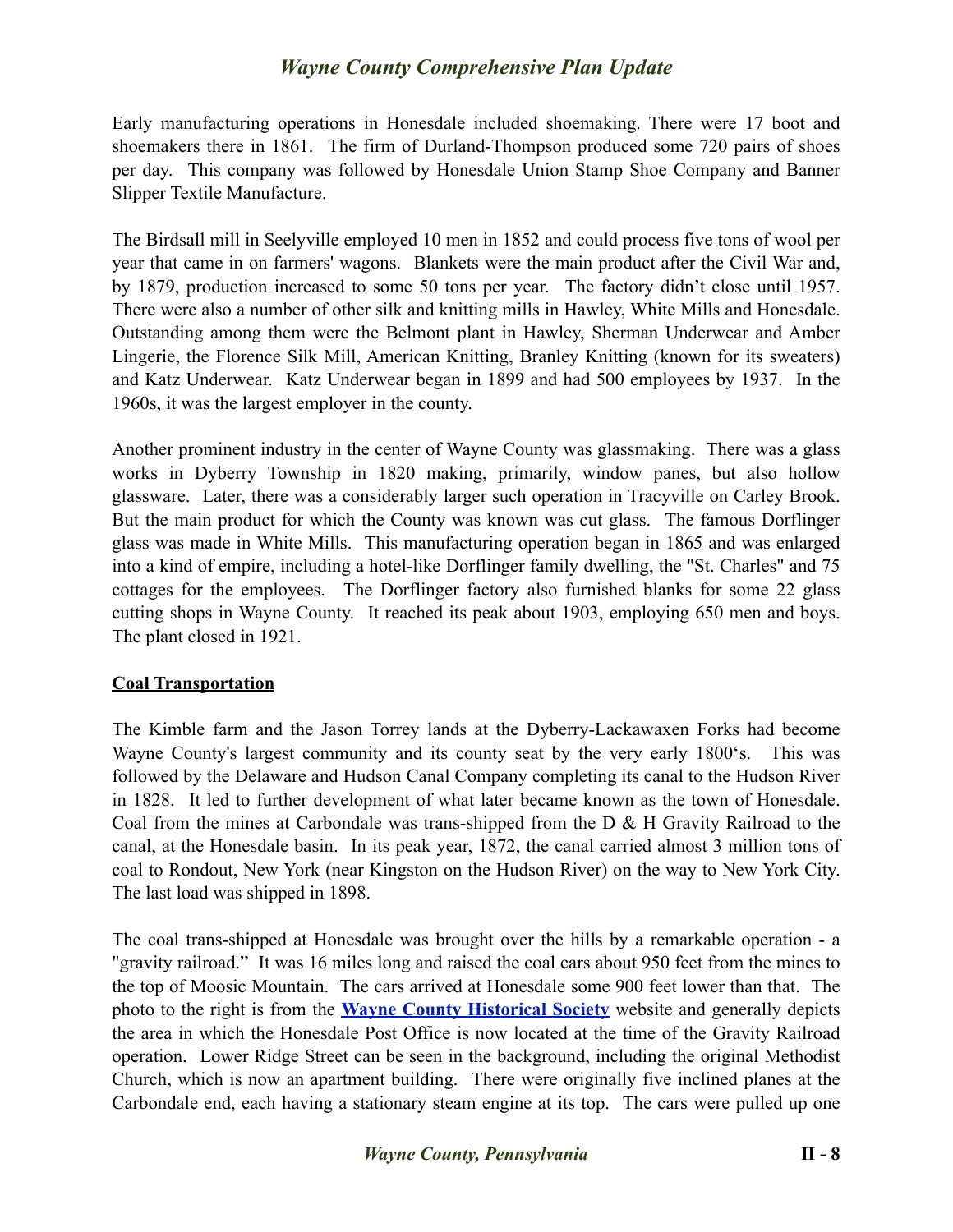side and let down on the other. After its final modification in 1866, this railroad could carry 12,000 tons of coal in a 10-12 hour working day. The D & H later replaced its gravity railroad with a steam locomotive line to Carbondale. At the Honesdale end, a new passenger station was added. This operation, nonetheless, also ceased in 1931.

The Pennsylvania Coal Company's gravity railroad was finished in 1850. Its two tracks from Port Griffith, Pennsylvania to



Where the D&H Gravity Railroad and D&H Canal met near Main Street, Honesdale

Hawley covered about 47 miles. A steam railroad was built alongside it in 1885, and the gravity railroad closed. The entire route, from the Scranton region to Lackawaxen, became an Erie operation in 1901. The branch line from Hawley to Honesdale began in 1868 as the "Jefferson Railroad." Subsequently, the section from Scranton to Hawley was abandoned, leaving the Honesdale to Lackawaxen route that is now the only rail freight line remaining in Wayne County (although Gouldsboro has a tourist passenger station). It operates as the "Stourbridge Railroad," named after the famous Stourbridge Lion locomotive by which Honesdale became the "Birthplace of the American Railroad." A replica is on display at the Wayne County Historical Society, which operates from the original D&H offices in Honesdale.

### **Lake Wallenpaupack and Earlier Resorts**

The Pennsylvania Power and Light Company dammed the Wallenpaupack Creek at Wilsonville in 1924-25. The purpose was to generate electricity. The resulting 13 milelong lake (depicted here) resulted in extensive real estate and resort development, as PPL sold off its lands. Lake Wallenpaupack continues to define much of the region and draws many thousands of visitors and second home residents to the area.

Lake Ariel and Lake Ladore were also sites of early resorts. In the late 19th century, Lake Ariel was a flourishing place for excursions



Lake Wallenpaupack shoreline

while the Pennsylvania Gravity Railroad and Erie and Wyoming Valley Railroad were operating. Parties of more than 1,000 people would come in on the passenger cars. The facilities at Lake Ariel were developed into the Lake Ariel Amusement Park, complete with a roller coaster. It was closed many years ago now.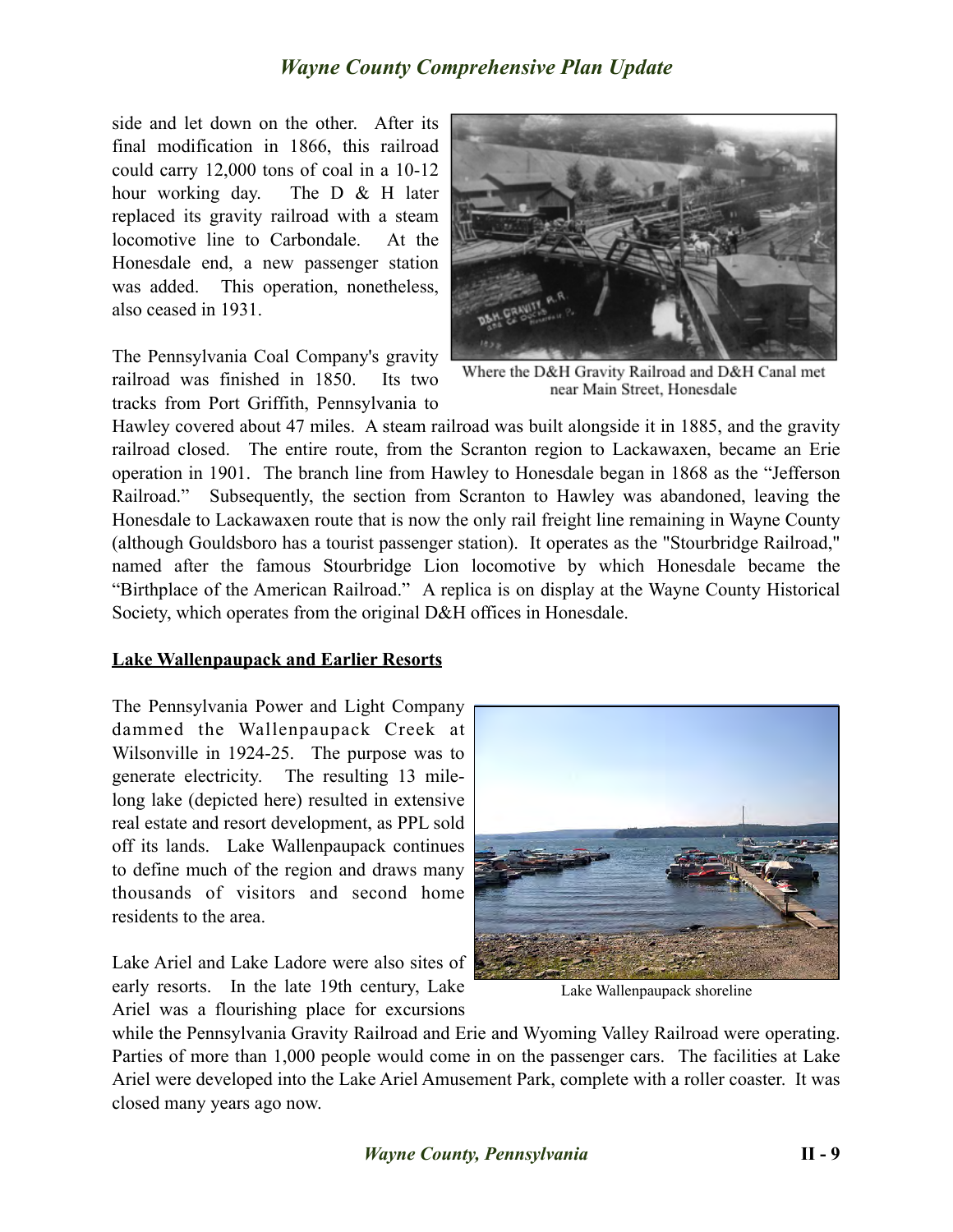### **Summer Camps**

The summer camp industry has existed in Wayne County for a century. It is a specialized industry found in relatively few other areas of the country. The first summer camps to open in Wayne County are said to have been Harlee and Mitchell. These were begun in 1909 at Laurel Lake near Tyler Hill in Damascus Township. By 1925, there were 21 camps. The boy and girl campers typically came in from New York City on the Erie Railroad (along the Delaware River), to the Honesdale and Narrowsburg stations. Later they came by



Camp Blue Ridge and Camp Equinunk, Hancock Highway (SR 191) Manchester Township

buses. There were 30 or so camps and well over 22,900 campers in 2002, according to an economic impact study done by the Wayne County Camp Association.

### **Boarding Houses**

In the summer, entire families would come from New York City and Scranton to refresh themselves. They came by the Erie Railroad in 1914, and were picked up at the nearby station by a jitney (horse-drawn bus). They stayed at farms or special boarding houses at Atco, Boyd's Mills, Fallsdale, Milanville, Damascus, Galilee, Rutledgedale, Tyler Hill, Lookout, Kellam, Braman, Equinunk, Preston Park, Lake Como, Winterdale, Hawley, White Mills, Honesdale, Seelyville, Varden, South Canaan, Lakeville, Lake Ariel, Arlington and especially at Beach Lake, which contained some 28 boarding houses. Some proprietors would take in boarders all year round.

The O&W Railroad, which hauled coal from Scranton along a line that ran through Northern Wayne County into New York State at Hancock, also resulted in the development of several hotels and boarding houses along its route, some of which remain today (e.g., Lakewood Hotel, Poyntelle Inn and Inn at Starlight Lake). Two of the stations also remain, one of which serves as the Buckingham Township building, the other being in Lakewood. The right-of-way has now largely been integrated into the Townships' road systems and are also used as hiking and snowmobile trails. The former D&H Railway line, which ran through Starrucca, is now used in similar fashion.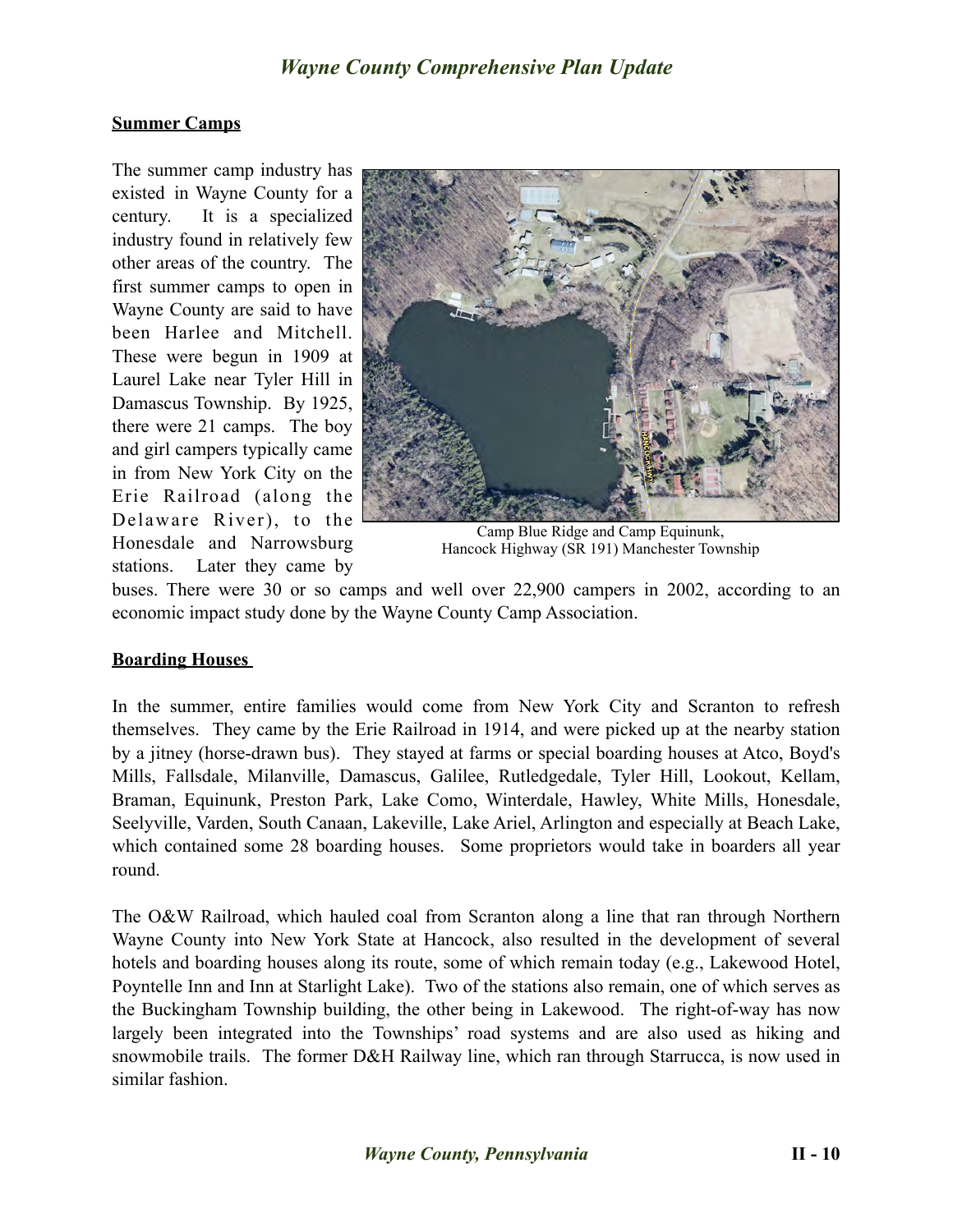### **Nationally Recognized Historical Sites**

The National Register of Historic Places identifies the following historic sites in Wayne County:

Table II-1: National Register of Historic Places Sites in Wayne County

| No.              | <b>Name/Description</b>                      | <b>Location</b>                             | <b>Municipality</b>   | <b>Date</b> |
|------------------|----------------------------------------------|---------------------------------------------|-----------------------|-------------|
|                  | <b>Haags Mill Creek Bridge</b>               | SR 171 over Haags Mill Creek                | <b>Dreher</b>         | 1988        |
| 2                | Damascus Historic District                   | Galilee Road to Delaware River and Adjacent | Damascus              | 1992        |
| 3                | Delaware and Hudson Canal                    | Delaware and Hudson Canal                   | Honesdale & Others    | 1968        |
| 4                | <b>Dorflinger Estate</b>                     | U.S. Route 6 and Charles Street             | Palmyra               | 1978        |
| 5                | <b>Equinunk Historic District</b>            | SR 191 and Adjacent                         | Buckingham/Manchester | 1999        |
| 6                | Hill's Sawmill                               | <b>Duck Harbor</b>                          | <b>Damascus</b>       | 1974        |
|                  | Honesdale Residential Historic District      | North Main Street Toward Dyberry Creek      | Honesdale             | 1998        |
| 8                | <b>Lacawac Sanctuary</b>                     | <b>East of Ledgedale</b>                    | <b>Salem</b>          | 1979        |
| 9                | <b>Milanville Historic District</b>          | Milanville to Skinner's Fall Bridge         | <b>Damascus</b>       | 1993        |
| 10 <sup>10</sup> | Millanville-Skinners Falls Bridge            | Bridge over Delaware River at Millanville   | <b>Damascus</b>       | 1988        |
| 11               | O'Connor American Rich Cut Glassware Factory | 120 Falls Avenue                            | <b>Hawley</b>         | 2005        |
| 12 <sup>2</sup>  | Octagon Stone Schoolhouse                    | One mile Southwest of South Canaan          | South Canaan          | 1977        |
| 13               | O&W Station - Starlight                      | O & W Road, Starlight                       | <b>Buckingham</b>     | 2001        |
| 14               | <b>Wilmot House</b>                          | <b>Wayne Street</b>                         | <b>Bethany</b>        | 1974        |
| 15               | <b>Wilmot Mansion</b>                        | <b>Wayne and Sugar Streets</b>              | <b>Bethany</b>        | 1978        |

Four of the sites are historic districts and three of these are located within the Upper Delaware River Valley, having been designated in conjunction with the establishment of the Upper Delaware Scenic and Recreational River, an element of the National Park System. These include the villages of Equinunk, Damascus and Milanville.

### **Immigrants**

Much of the western and northern part of Wayne County grew from immigration during the early part of the 20th century. Many Eastern European families, after working in the coal mines for a number of years, took their savings and purchased farms in Mount Pleasant Township, for example. Many settlers of the Russian Orthodox Faith moved into the area along the Belmont Turnpike and established the SS Peter and Paul Russian Orthodox Church in 1920. This area of the County has, over the years, anecdotally become known as the Greek or Russian Settlement.

### **Education History**

Wayne County has a rich educational history beginning with the first school conducted in Elijah Dix's house in Mount Pleasant Township in 1794. The first log schoolhouse was built nearby in 1798. The County also had four octagon shaped "stone jug" schoolhouses at one point. The South Canaan octagon school remains and is in good condition. Remnants of the Whites Valley school on Route 670 also remain. It is unclear when these buildings were constructed or who designed or built them. It is believed that the South Canaan Stone Jug School was in use by the late 1830's. There were, subsequently, numerous one-room schoolhouses throughout the County up until at least 1962, many of which remain in use as residences.